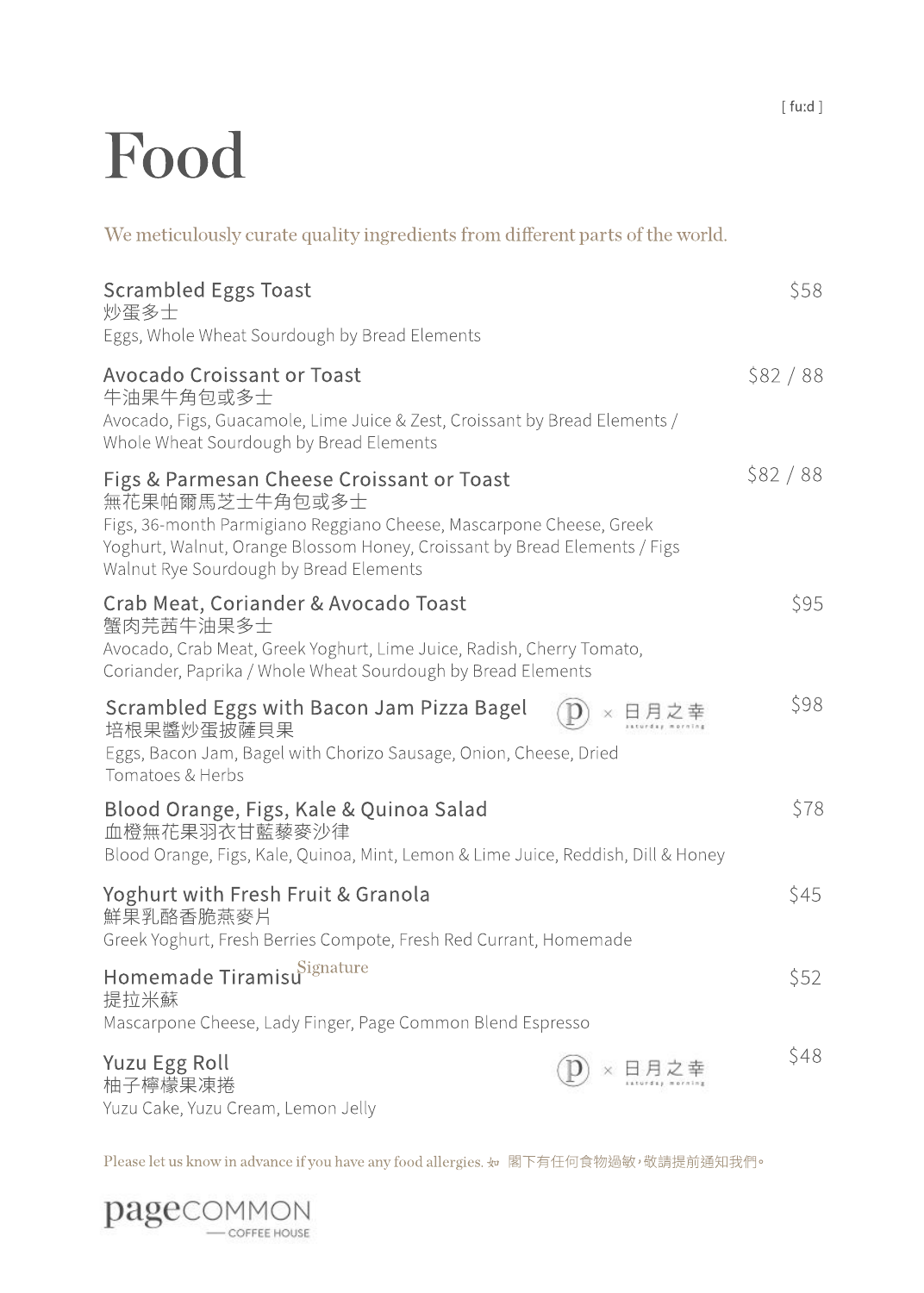## Beverage

|                                | Hot 熱      | Ice 凍 | Single Origin<br>單品咖啡 |
|--------------------------------|------------|-------|-----------------------|
| Coffee                         |            |       |                       |
| Espresso特濃咖啡                   | \$35       |       | \$43                  |
| Caffe Americano 美式咖啡           | \$36       | \$38  | \$42                  |
| Caffe Latte 鮮奶咖啡               | \$40       | \$42  | \$46                  |
| Flat White 泡沫濃縮咖啡              | \$40       |       | \$46                  |
| Cappuccino 泡沫咖啡                | \$40       |       | \$46                  |
| Caffe Mocha 朱古力咖啡<br>Signature | \$42       | \$45  |                       |
| Pour Over Coffee 手沖咖啡          | $$65 - 85$ |       | $\sim$                |
| Ice Drip Coffee 冰滴咖啡           |            |       | \$55                  |
| <b>Seasonal Special</b>        |            |       |                       |
| Hot Chocolate 熱朱古力             | \$58       |       |                       |
| <b>Soft Drink</b>              |            |       |                       |
| Coke 可樂                        |            | \$25  |                       |

Please let us know in advance if you have any food allergies. 如 閣下有任何食物過敏, 敬請提前通知我們。

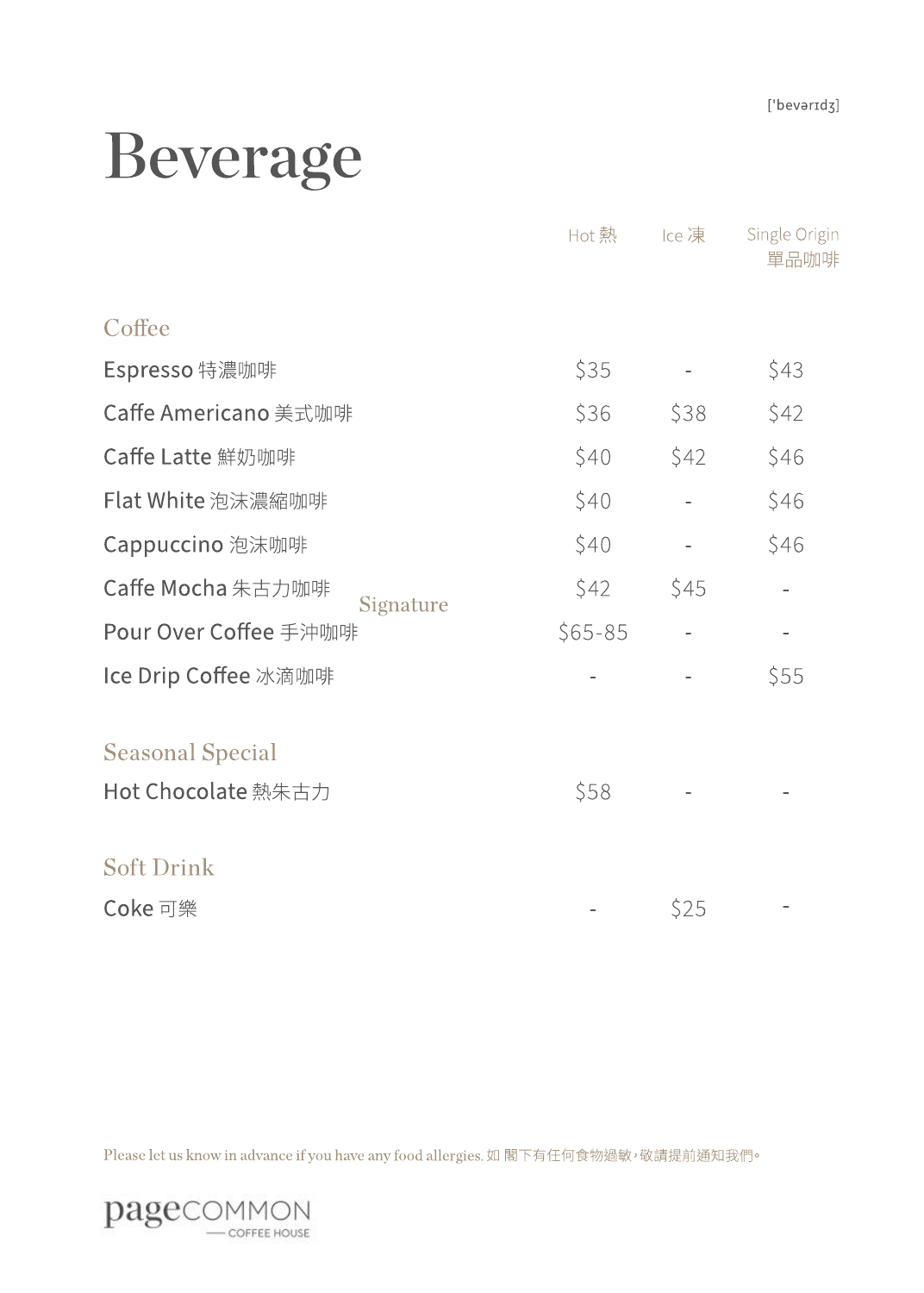# Pour Over Coffee

### Ideaology

*HKD65-HKD85*

**Barista's recommendation** 

### Hoppenworth & Ploch

*HKD75*

*Region:Muramvya,Burundi* **Farmer:** Bukeye Washing Station *Variety:Bourbon Process:Washed Tasting:Raspberry,blacktea,driedfig,bergamot*

### OasisCoffee Roaster

*HKD85*

*Region:Lugamapata,Ecuador Farmer:Unknown Variety:Sarchimor Process:AnaerobicFermentation Tasting:Jasmine,hops,applecider,tangerine*

### ColonnaCoffee

*HKD85*

*Region:Colombia Farmer:VillaLuciana Variety:Gesha Process:Natural* **Tasting:** Perfumed florals, sticky-sweetness

### BaristaMap

*HKD75*

*Region:Kaliluni,KenyaAA Farmer:Unknown Variety:SL28,SL34,Ruiru11 Process:Washed Tasting:Passionfruit,greenapple,mandarine*